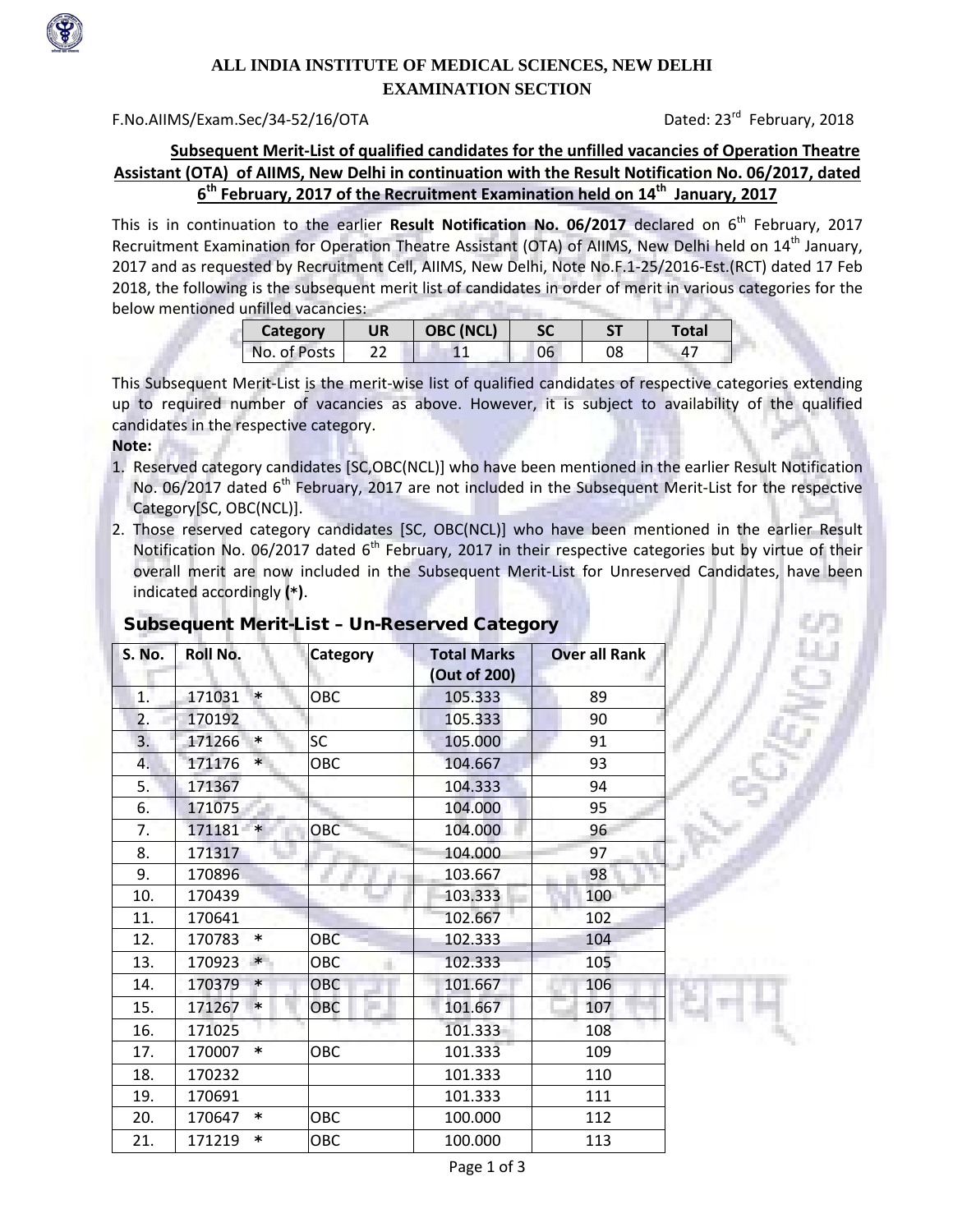

**\* This list does not include ten OBC Candidates whose Names / Roll Nos are provided at Sl Nos 1, 4, 7, 12, 13, 14, 15, 17, 20, 21 of the Subsequent Merit-List for Unreserved Category as the Names/ Roll Nos of these ten candidates have already been mentioned in the earlier result in the OBC category Merit List.**

**This list also does not include one SC Candidate whose Names / Roll No is provided at Sl No 3 of the Subsequent Merit-List for Unreserved Category as the Name/ Roll No of the candidate has already been mentioned in the earlier result in the SC category Merit List.**

| <b>S. No.</b> | Roll No. | <b>Total Marks</b><br>(Out of 200) | <b>Over all Rank</b> |
|---------------|----------|------------------------------------|----------------------|
| 1.            | 171077   | 95.333                             | 130                  |
| 2.            | 170541   | 95.000                             | 132                  |
| 3.            | 170035   | 94.000                             | 138                  |
| 4.            | 170391   | 93.667                             | 141                  |
| 5.            | 170604   | 93.333                             | 143                  |
| 6.            | 170862   | 92.333                             | 146                  |
| 7.            | 170091   | 92.333                             | 147                  |
| 8.            | 171090   | 90.667                             | 156                  |
| 9.            | 171381   | 90.333                             | 157                  |
| 10.           | 170676   | 90.333                             | 158                  |
| 11.           | 170513   | 90.333                             | 159                  |

# Subsequent Merit-List - OBC (NCL) Category<sup>\*</sup>

### Subsequent Merit-List – SC and ST Category

No candidate available in the merit list of the respective category

#### **Important:**

- 1. **The Candidature of OBC (NCL) candidates shall be subject to following:-**
	- (i) The certificate declaring the candidates as "OBC with Non-Creamy Layer" shall not have to be more than 6 months old.
	- (ii) The certificate has to be strictly according the format prescribed by the DOP&T vide their office Memorandum No. 36036/2/2013-Estt.(Res.) dated 30.05.2014.
	- (iii) The certificate has to clearly mention the caste/sub-caste included in the Central list of OBCs.
- 2. This Subsequent Merit-List is provisional subject to fulfillment of the eligibility conditions as laid down in the advertisement.
- 3. *Please note that inclusion in the list cannot be claimed as right to employment to the post of Operation Theatre Assistant (OTA). The AIIMS New Delhi reserves the right to use or not to use the above list.*
- 4. The appointment of the provisionally selected candidate will be strictly subject to verification of all original certificates of the candidate. All original certificates, Biometric and eligibility criteria will be verified by the Recruitment Cell, AIIMS New Delhi and candidature shall be subject to such verification. The verification of Original documents, Biometric etc. will be done in due course of time by the AIIMS, New Delhi.